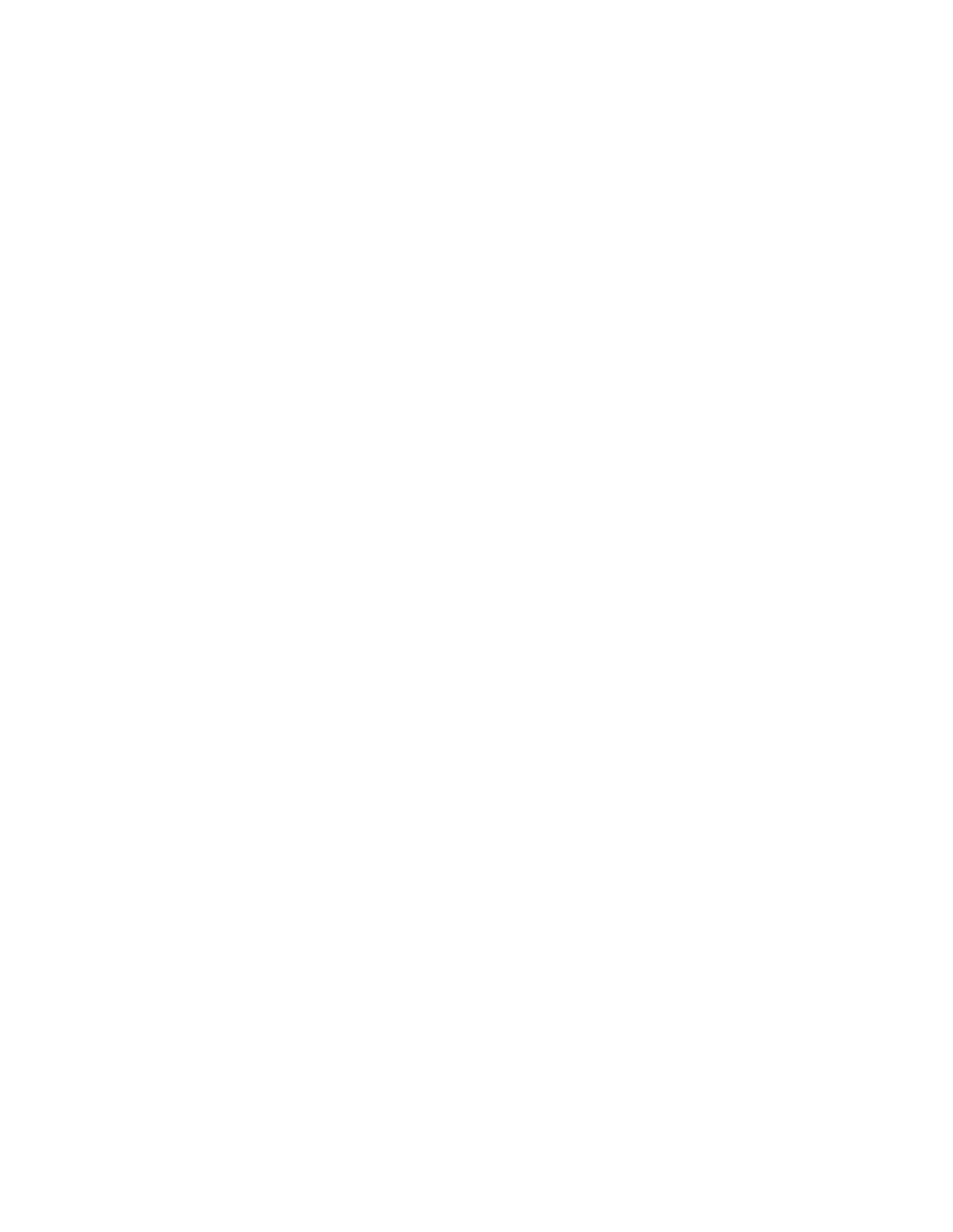## **In the case of Šmigić v. Serbia,**

The European Court of Human Rights (Third Section), sitting as a Committee composed of:

Pere Pastor Vilanova, *President,* 

Branko Lubarda,

Georgios A. Serghides, *judges,*

and Fatoş Aracı, *Deputy Section Registrar,*

Having deliberated in private on 20 September 2016,

Delivers the following judgment, which was adopted on that date:

## PROCEDURE

1. The case originated in an application (no. 41501/08) against the Republic of Serbia lodged with the Court under Article 34 of the Convention for the Protection of Human Rights and Fundamental Freedoms ("the Convention") by a Serbian national, Mr Radivoje Šmigić ("the applicant"), on 30 July 2008.

2. The applicant was represented by Mr B. Đukanović, a lawyer practising in Belgrade. The Serbian Government ("the Government") were initially represented by their former Agent, Ms V. Rodić, and subsequently by their current Agent, Ms N. Plavšić.

3. On 1 September 2015 the application was communicated to the Government.

4. The Government objected to the examination of the application by a Committee. After having considered the Government's objection, the Court rejects it.

## THE FACTS

#### I. THE CIRCUMSTANCES OF THE CASE

5. The applicant was born in 1955 and lives in Beograd.

6. On 19 September 1996 certain A.N. (hereinafter "the debtor") was sentenced for fraud in criminal proceedings and ordered to pay 18, 425 Serbian dinars (RSD) to PP Reprek, a company based in Serbia and owned by the applicant.

7. On 17 December 1998 the said company filed with the District Court in Belgrade a request for enforcement based on the judgment in said criminal proceedings. Following an order to specify a motion for enforcement, the decision on enforcement was adopted on 29 April 1999.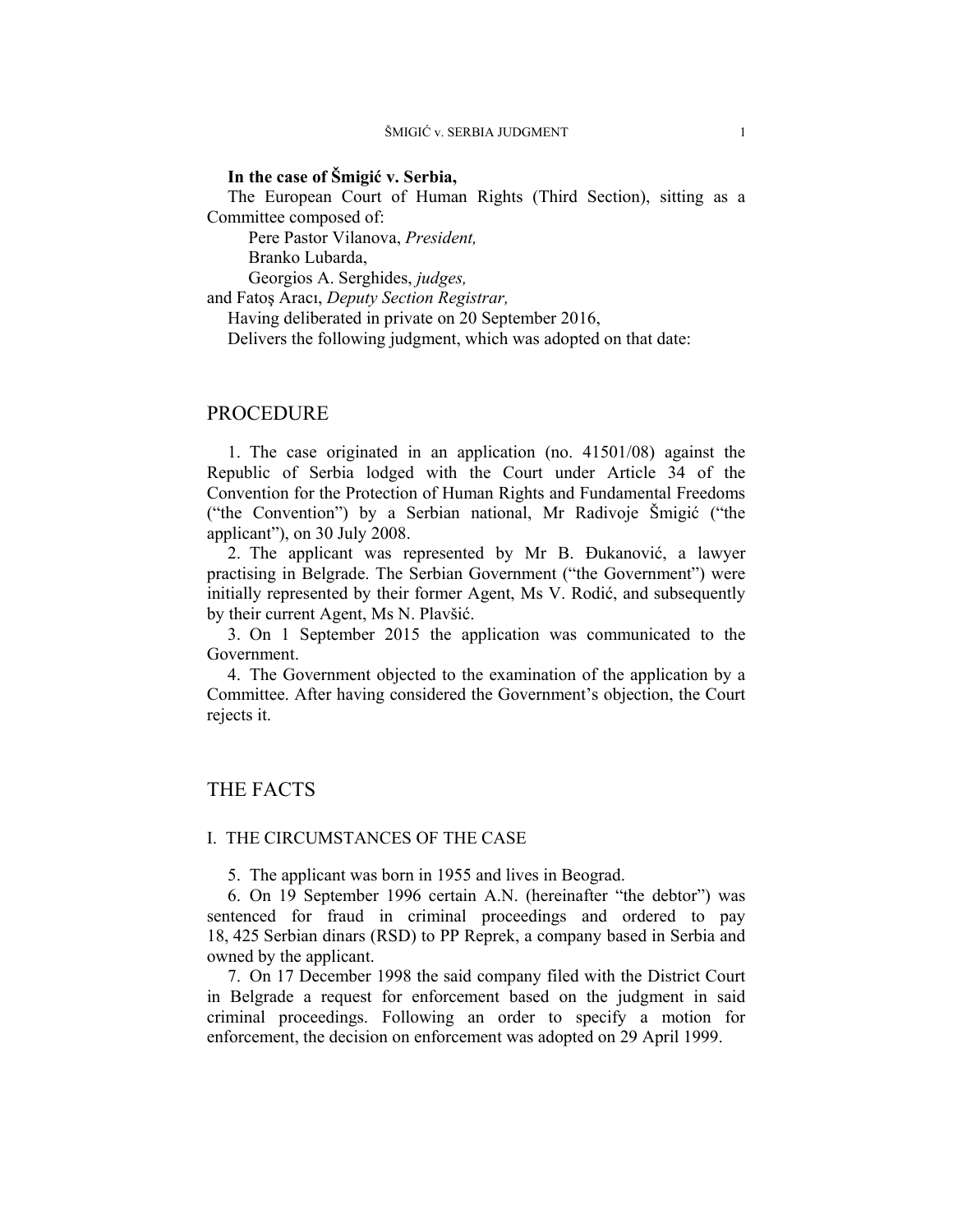8. On 15 October 1999 the enforcement court ordered the Ministry of Interior to provide the exact address of the debtor.

9. On 7 February 2000 the bailiff noted that the debtor had moved away to an unknown address.

10. On 27 October 2000 the case was adjourned.

11. On 7 May 2005 the applicant requested the continuation of the enforcement proceedings on behalf of his company.

12. On 4 October 2005 the enforcement court again ordered the Ministry of Interior to provide the exact address of the debtor.

13. By letter of 21 October 2005, the Ministry informed the enforcement court of the debtor's address.

14. On 18 November 2005 the bailiff went to the address provided by the said Ministry and established that the debtor was no longer living there and that he had moved away to an unknown address.

15. On 20 January 2006 the enforcement Court requested the Ministry of Interior to provide the exact address of the debtor and his latest known place of residence.

16. On 24 October 2006 the enforcement court informed the applicant that the Ministry did not establish the exact address of the debtor nor did it initiate misdemeanour proceedings against the debtor in accordance with Article 25 of the Domicile and Temporary Residence Act (see paragraph 22).

17. On 31 May 2007 the insolvency proceedings against the applicant's company "Reprek" were completed. The said company ceased to exist and all its assets were transferred to the applicant.

18. The enforcement court adjourned the case on 31 March 2010.

## II. RELEVANT DOMESTIC LAW

## **A. The Enforcement Procedure Act 2004 (***Zakon o izvršnom postupku***; published in the Official Gazette of the Republic of Serbia – "OG RS" – no. 125/04)**

19. This Act was in force from 22 February 2005 until 17 September 2011.

20. Article 5 provided that the court had to conduct the enforcement proceedings urgently, failure of which made the judge liable for unconscientious or unprofessional conduct.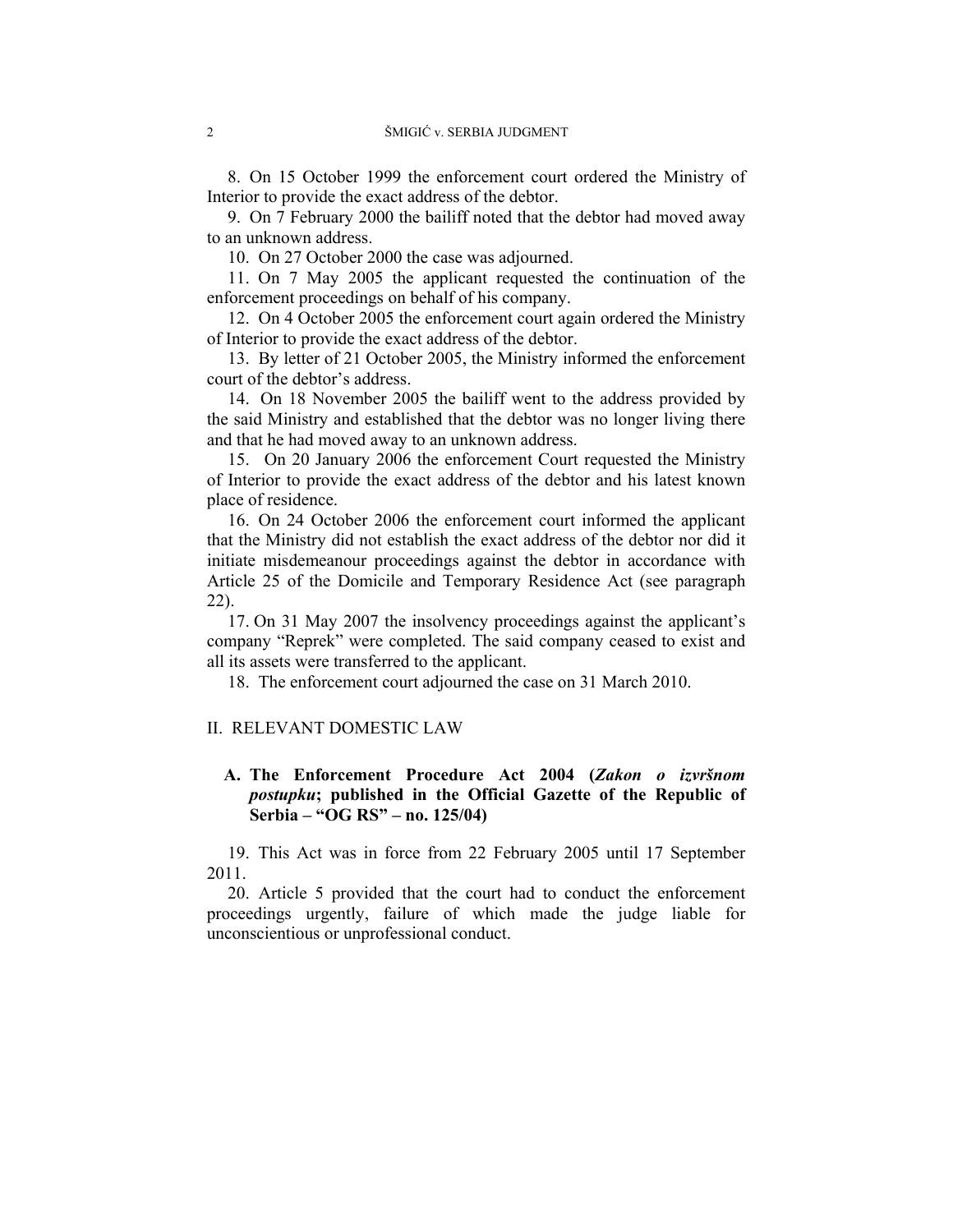## **B. The Enforcement Procedure Act 2011 (***Zakon o izvršenju i obezbeđenju***; published in the OG RS nos. 31/2011 and 99/2011)**

21. On 17 September 2011 the new Enforcement Procedure Act came into force thereby repealing the Enforcement Procedure Act 2004. Article 358 provides that the enforcement proceedings instituted before this Act came into force will be continued pursuant to the provisions of the Enforcement Procedure Act 2011.

## **C. Domicile and Temporary Residence Act (Zakon o prebivalištu i boravištu građana; published in the Official Gazette of the Socialist Republic of Serbia - OG SRS - nos. 42/77, 24/85 and 6/89, as well as OG RS nos. 25/89, 53/93, 67/93, 48/94 and 101/05)**

22. Article 25 provided that failure to inform the police of the change in domicile or residence is punishable by a fine up to RSD 30,000 in misdemeanor proceedings.

## THE LAW

## I. ALLEGED VIOLATION OF ARTICLE 6 § 1 AND ARTICLE 13 OF THE CONVENTION

23. The applicant complained under Article 6 § 1 and Article 13 of the Convention about the non-enforcement of the judgment of 19 September 1996. In so far as relevant, these Articles read as follows:

#### **Article 6 § 1**

"In the determination of his civil rights and obligations ... everyone is entitled to a ... hearing within a reasonable time by [a] ... tribunal ..."

#### **Article 13**

"Everyone whose rights and freedoms as set forth in [the] Convention are violated shall have an effective remedy before a national authority notwithstanding that the violation has been committed by persons acting in an official capacity."

#### **A. Admissibility**

24. The Government submitted that the enforcement proceedings had been adjourned in 2000 and that in 2006 the applicant was informed of the inability to locate the debtor. They maintained that since the applicant had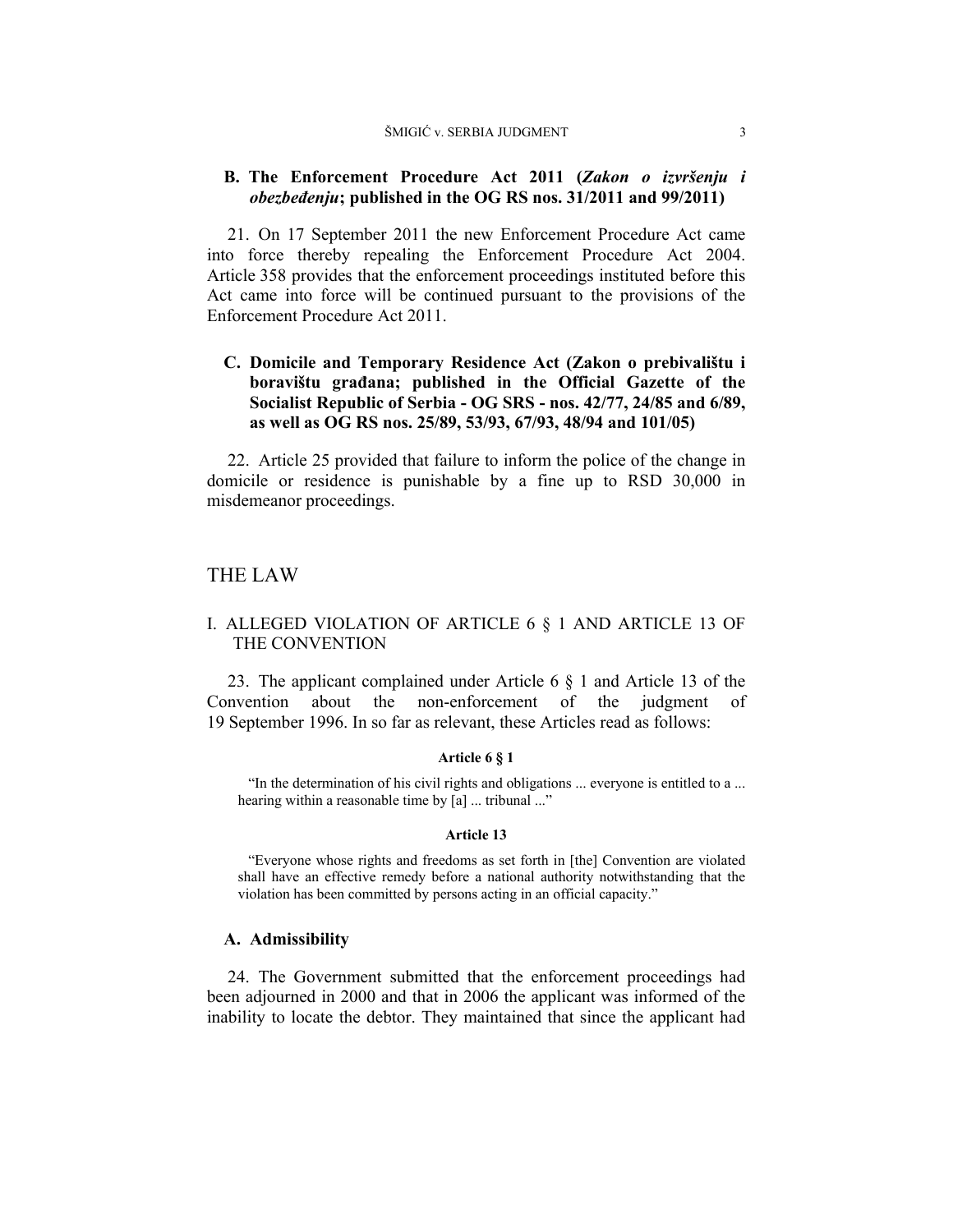lodged his application on 30 July 2008 his application should be rejected as lodged out of time.

25. The Court observes that the judgment at issue became final in 1996 and remains unenforced to the present day. It is further noted that while the enforcement proceedings were indeed adjourned in 2000, they continued in 2005 upon the applicant's motion to that effect when the enforcement court attempted to locate the debtor. Finally, the Court notes that the enforcement proceeding against the debtor were never formally terminated. The Court therefore rejects the Government's objection.

26. The Court also notes that the application is not manifestly illfounded within the meaning of Article 35 § 3 (a) of the Convention. It further notes that it is not inadmissible on any other grounds. It must therefore be declared admissible.

### **B. Merits**

27. The Court reiterates that an unreasonably long delay in the enforcement of a binding judgment may breach the Convention (see *Burdov v. Russia*, no. 59498/00, ECHR 2002-III). It further reiterates that enforcement proceedings by their very nature need to be dealt with expeditiously (see *Comingersoll S.A. v. Portugal* [GC], no. 35382/97, § 23, ECHR 2000-IV).

28. The Court has frequently found violations of Article  $6 \S 1$  of the Convention in cases raising issues similar to the one in the present case (see, mutatis mutandis, *EVT Company v. Serbia*, no. 3102/05, § 52-54, 21 June 2007, and *Bormotov v. Russia*, no. 24435/04, §§ 17 and 19, 31 July 2008).

29. Having examined all the material submitted to it, the Court considers that the Government have not put forward any fact or argument capable of persuading it to reach a different conclusion in the present case. Having regard to its case-law on the subject, the Court considers that in the instant case the Serbian authorities have impaired the essence of the applicants "rights to a court".

30. There has accordingly been a breach of Article 6 § 1 of the Convention.

31. Having reached this conclusion, the Court does not find it necessary to examine essentially the same complaint under Article 13 of the Convention (see mutatis mutandis, *Kin-Stib and Majkić v. Serbia*, no. 12312/05, § 90, 20 April 2010).

#### II. APPLICATION OF ARTICLE 41 OF THE CONVENTION

32. Article 41 of the Convention provides: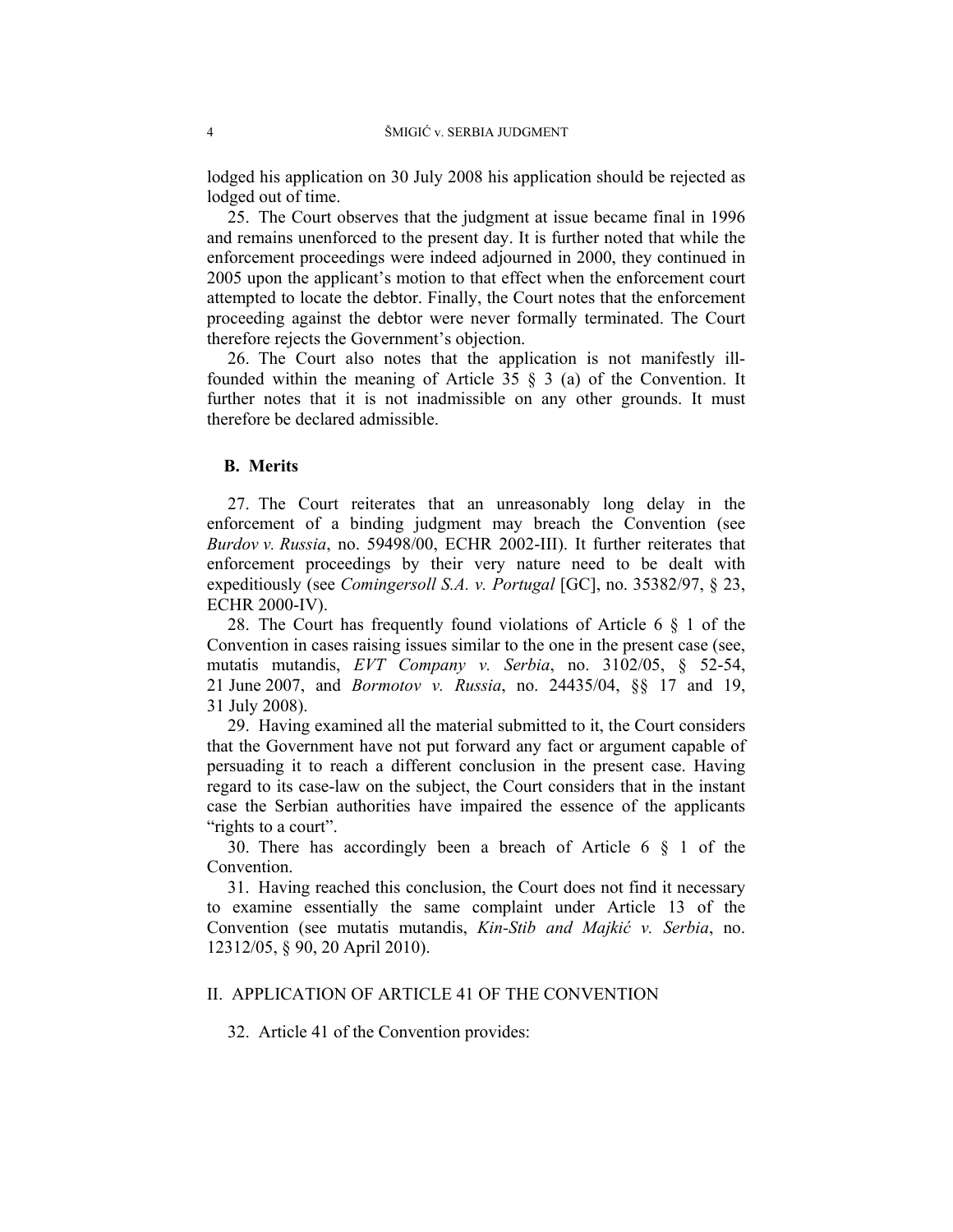"If the Court finds that there has been a violation of the Convention or the Protocols thereto, and if the internal law of the High Contracting Party concerned allows only partial reparation to be made, the Court shall, if necessary, afford just satisfaction to the injured party."

#### **A. Damage**

33. The applicant claimed 9,212 euros (EUR) in respect of pecuniary and EUR 5,000 in respect of non-pecuniary damage.

34. The Government considered the sums requested to be excessive

35. The Court does not discern any causal link between the violation found and the pecuniary damage alleged; it therefore rejects this claim. On the other hand, it awards the applicant EUR 3,600 in respect of nonpecuniary damage.

#### **B. Costs and expenses**

36. The applicant did not claim costs and expenses; the Court therefore makes no award.

## **C. Default interest**

37. The Court considers it appropriate that the default interest rate should be based on the marginal lending rate of the European Central Bank, to which should be added three percentage points.

## FOR THESE REASONS, THE COURT, UNANIMOUSLY,

- 1. *Declares* the application admissible;
- 2. *Holds* that there has been a violation of Article 6 § 1 of the Convention;
- 3. *Holds* that there is no need to examine the complaint under Article 13 of the Convention;
- 4. *Holds*

(a) that the respondent State shall ensure that all necessary steps are taken to allow the domestic proceedings under consideration in this case to be concluded as speedily as possible, taking into account the requirements of the proper administration of justice;

(b) that the respondent State is to pay the applicant, within three months EUR 3,600 (three thousand six hundred euros) plus any tax that may be